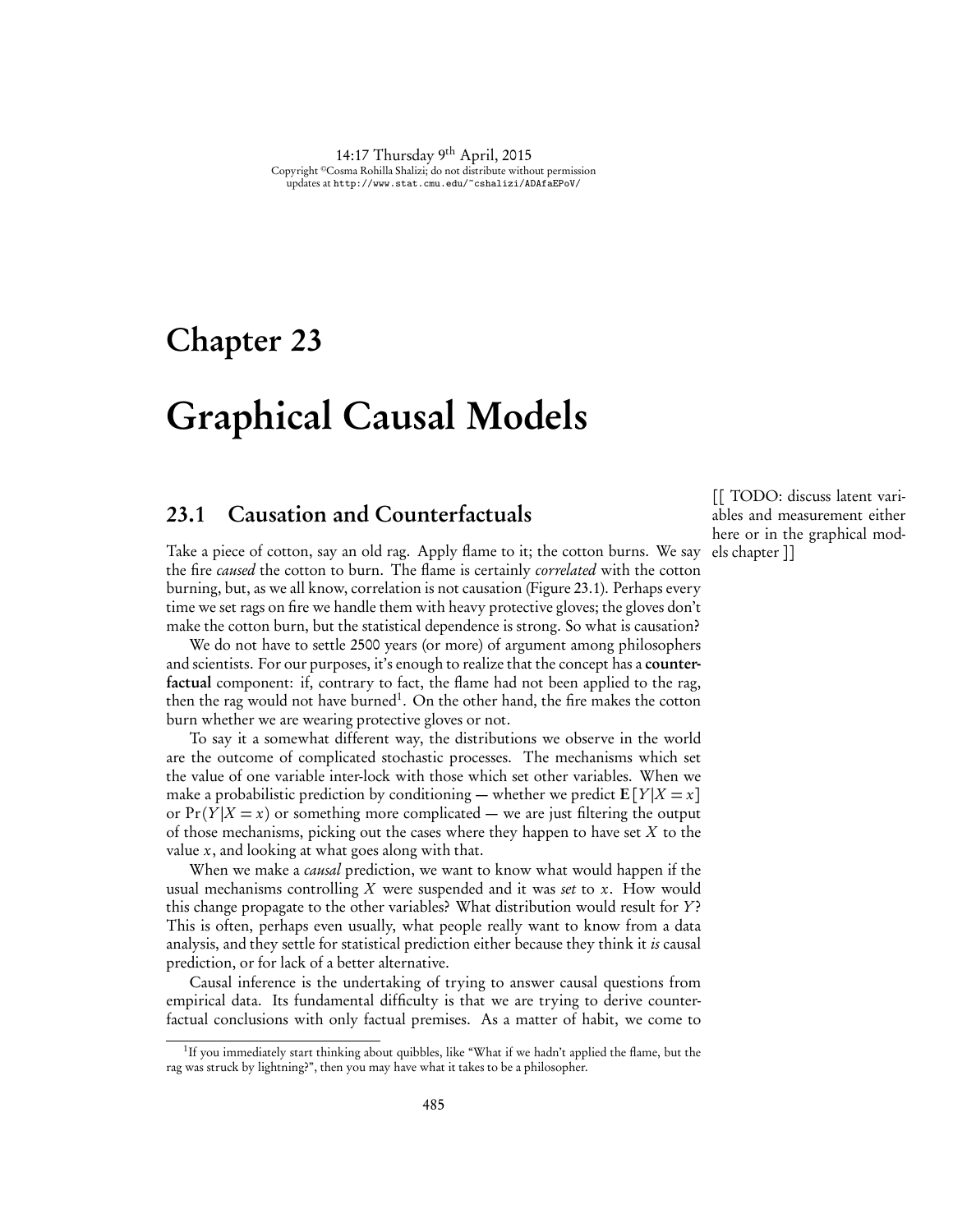

FIGURE 23.1: *"Correlation doesn't imply causation, but it does waggle its eyebrows suggestively and gesture furtively while mouthing 'look over there"' (Image and text copyright by Randall Munroe, used here under a Creative Commons attribution-noncommercial license; see* http://xkcd.com/552/*. [[TODO: Excise from the commercial version]])*

expect cotton to burn when we apply flames. We might even say, on the basis of purely statistical evidence, that the world has this habit. But as a matter of pure logic, no amount of evidence about what *did* happen can compel beliefs about what *would* have happened under non-existent circumstances<sup>2</sup>. (For all my *data* shows, all the rags I burn just so happened to be on the verge of spontaneously bursting into flames anyway.) We must supply some counter-factual or causal premise, linking what we see to what we could have seen, to derive causal conclusions.

One of our goals, then, in causal inference will be to make the causal premises as weak and general as possible, thus limiting what we take on faith.

## 23.2 Causal Graphical Models

We will need a formalism for representing causal relations. It will not surprise you by now to learn that these will be graphical models. We will in fact use DAG models from last time, with "parent" interpreted to mean "directly causes". These will be causal graphical models, or graphical causal models. 3

We make the following assumptions.

1. There is some directed acyclic graph *G* representing the relations of causation among the our variables.

 ${}^{2}$ The first person to really recognize this seems to have been the medieval Muslim theologian and antiphilosopher al Ghazali (1100/1997). (See Kogan (1985) for some of the history.) Very similar arguments were made centuries later by Hume (1739); whether there was some line of intellectual descent linking them — that is, any causal connection — I don't know.

<sup>&</sup>lt;sup>3</sup>Because DAG models have joint distributions which factor according to the graph, we can always write them in the form of a set of equations, as  $X_i = f_i(X_{\text{parents}(i)}) + \epsilon_i$ , with the catch that the noise  $\epsilon_i$ is not necessarily independent of *Xi* 's parents. This is what is known, in many of the social sciences, as a structural equation model. So those are, strictly, a sub-class of DAG models. They are also often used to represent causal structure.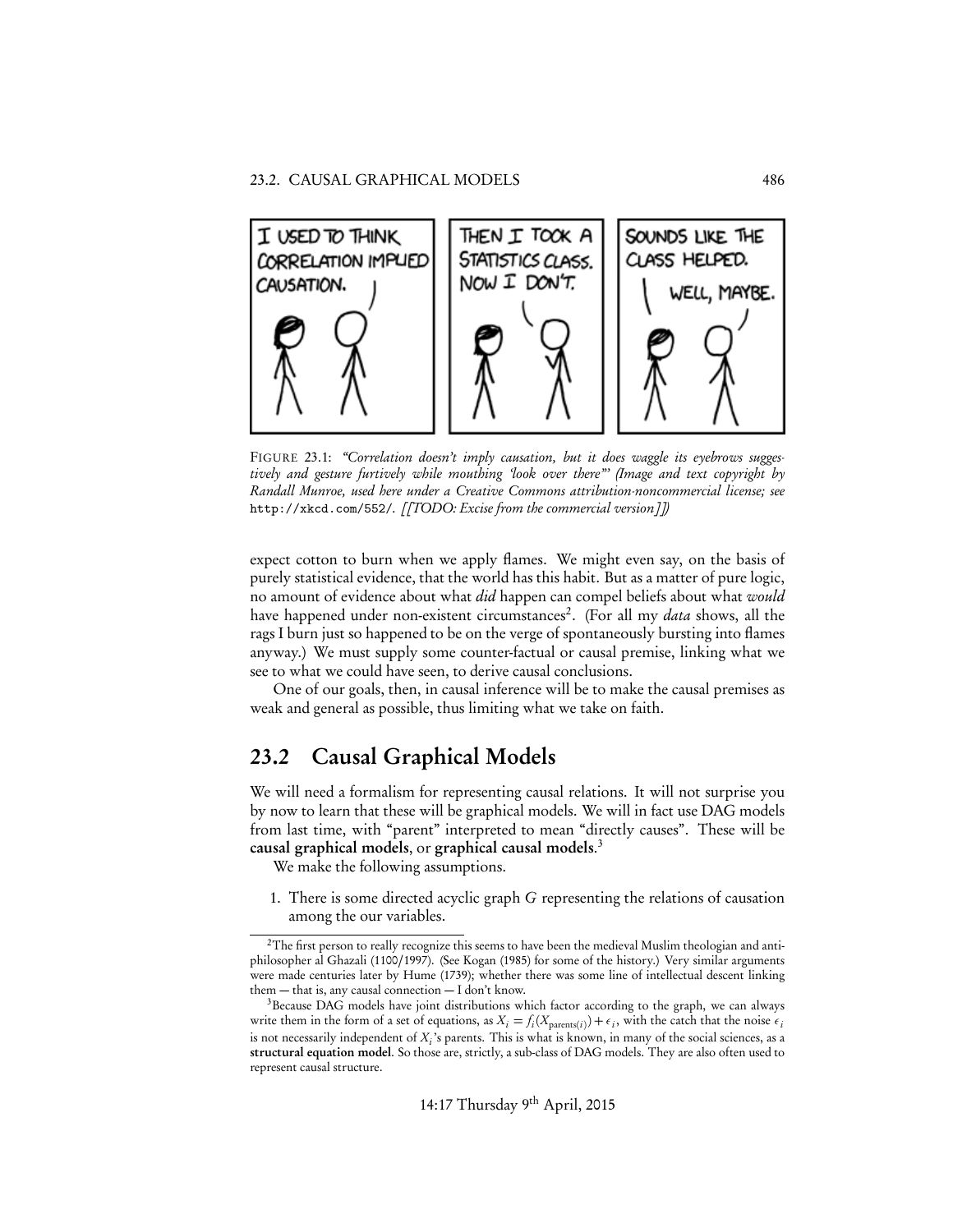- 2. The Causal Markov condition: The joint distribution of the variables obeys the Markov property on *G*.
- 3. Faithfulness: The joint distribution has all of the conditional independence relations implied by the causal Markov property, and *only* those conditional independence relations.

The point of the faithfulness condition is to rule out "conspiracies among the parameters", where, say, two causes of a common effect, which would typically be dependent conditional on that effect, have their impact on the joint effect and their own distributions matched just so exactly that they remain conditionally independent.

#### 23.2.1 Calculating the "effects of causes"

Let's fix two sub-sets of variables in the graph,  $X_C$  and  $X_F$ . (Assume they don't overlap, and call everything else  $X_N$ .) If we want to make a *probabilistic* prediction for  $X_E$ 's value when  $X_c$  takes a particular value,  $x_c$ , that's the conditional distribution,  $Pr(X_E|X_c = x_c)$ , and we saw last time how to calculate that using the graph. Conceptually, this amounts to selecting, out of the whole population or ensemble, the sub-population or sub-ensemble where  $X_c = x_c$ , and accepting whatever other behavior may go along with that.

Now suppose we want to ask what the effect would be, causally, of setting  $X_c$ to a particular value  $x_c$ . We represent this by "doing surgery on the graph": we (i) eliminate any arrows coming in to nodes in  $X_c$ , (ii) fix their values to  $x_c$ , and (iii) calculate the resulting distribution for  $X_E$  in the new graph. By steps (i) and (ii), we imagine suspending or switching off the mechanisms which ordinarily set *X<sub>c</sub>*. The other mechanisms in the assemblage are left alone, however, and so step (iii) propagates the fixed values of *Xc* through them. We are not *selecting* a sub-population, but producing a new one.

If setting  $X_c$  to different values, say  $x_c$  and  $x_c'$ , leads to different distributions for  $X_E$ , then we say that  $X_c$  has an effect on  $X_E$  — or, slightly redundantly, has a causal effect on  $X_E$ . Sometimes<sup>4</sup> "the effect of switching from  $x_c$  to  $x_c^{'}$  specifically refers to a change in the expected value of  $X_F$ , but since profoundly different distributions can have the same mean, this seems needlessly restrictive.<sup>5</sup> If one is interested in average effects of this sort, they are computed by the same procedure.

It is convenient to have a short-hand notation for this procedure of causal conditioning. One more-or-less standard idea, introduced by Judea Pearl, is to introduce a *d o* operator which encloses the conditioning variable and its value. That is,

$$
\Pr\left(X_E|X_c=x_c\right) \tag{23.1}
$$

is probabilistic conditioning, or selecting a sub-ensemble from the old mechanisms; but

$$
Pr(X_E|do(X_c = x_c))
$$
\n(23.2)

<sup>4</sup>Especially in economics.

<sup>5</sup>Economists are also fond of the horribly misleading usage of talking about "an *X* effect" or "the effect of *X* " when they mean the regression coefficient of *X* . Don't do this.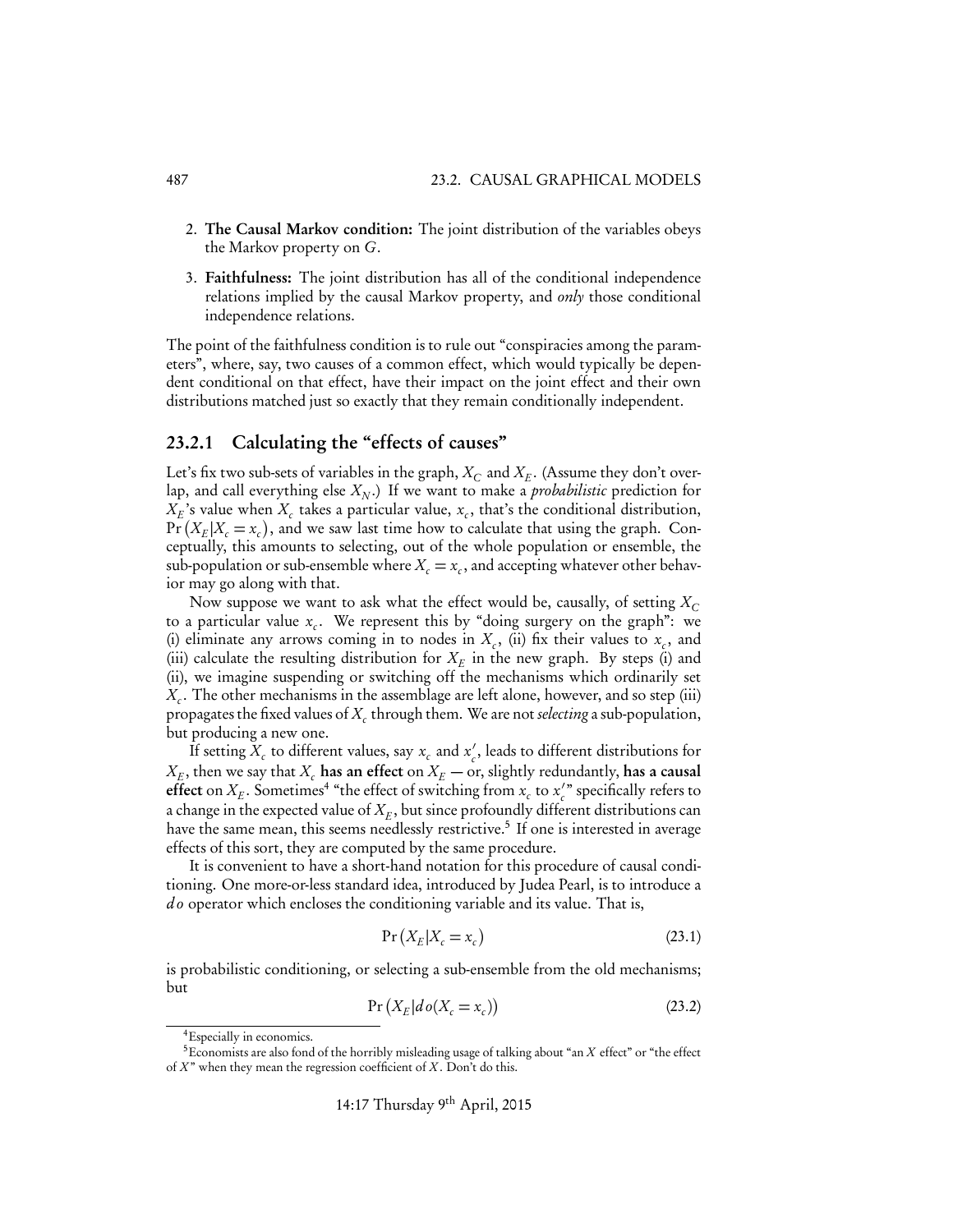is causal conditioning, or producing a new ensemble. Sometimes one sees this written as  $Pr(X_E|X_c=x_c)$ , or even  $Pr(X_E|\hat{x}_c)$ . I am actually fond of the *do* notation and will use it.

Suppose that  $Pr(X_E | X_c = x_c) = Pr(X_E | do(X_c = x_c))$ . This would be extremely convenient for causal inference. The conditional distribution on the right is the causal, counter-factual distribution which tells us what would happen if  $x_c$  was imposed. The distribution on the left is the ordinary probabilistic distribution we have spent years learning how to estimate from data. When do they coincide?

One situation where they coincide is when  $X_c$  contains all the parents of  $X_F$ , and none of its descendants. Then, by the Markov property,  $X_F$  is independent of all other variables given  $X_C$ , and removing the arrows *into*  $X_C$  will not change that, or the conditional distribution of  $X_E$  given its parents. Doing causal inference for other choices of *XC* will demand other conditional independence relations implied by the Markov property. This is the subject of Chapter 24.

#### 23.2.2 Back to Teeth

Let us return to the example of Figure 22.4, and consider the relationship between exposure to asbestos and the staining of teeth. In the model depicted by that figure, the joint distribution factors as

> *p*(Yellow teeth, Smoking,Asbestos,Tar in lungs,Cancer)  $= p(Smoking) p(Asbestos)$  (23.3) ⇥*p*(Tar in lungs*|*Smoking) ⇥*p*(Yellow teeth*|*Smoking) ⇥*p*(Cancer*|*Asbestos,Tar in lungs)

As we saw, whether or not someone's teeth are yellow (in this model) is unconditionally independent of asbestos exposure, but conditionally *dependent* on asbestos, given whether or not they have cancer. A logistic regression of tooth color on asbestos would show a non-zero coefficient, after "controlling for" cancer. This coefficient would become significant with enough data. The usual interpretation of this coefficient would be to say that the log-odds of yellow teeth increase by so much for each one unit increase in exposure to asbestos, "other variables being held equal".6 But to see the actual causal effect of increasing exposure to asbestos by one unit, we'd want to compare  $p(Yellow teeth|do(Asbestos = a))$  to  $p(Yellow teeth|do(Asbestos = a+1)),$ and it's easy to check (Exercise 1) that these two distributions have to be the same. In this case, because asbestos is exogenous, one will in fact get the same result for  $p$ (Yellow teeth $|d\rho(As_{\text{bestos}} = a)$  and for  $p(As_{\text{bestos}} = a)$ .

For a more substantial example, consider Figure 23.2<sup>7</sup> The question of interest here is whether regular brushing and flossing actually prevents heart disease. The

<sup>6</sup>Nothing hinges on this being a logistic regression, similar interpretations are given to all the other standard models.

<sup>7</sup>Based on de Oliveira *et al.* (2010), and the discussion of this paper by Chris Blattman (http://chrisblattman.com/2010/06/01/ does-brushing-your-teeth-lower-cardiovascular-disease/).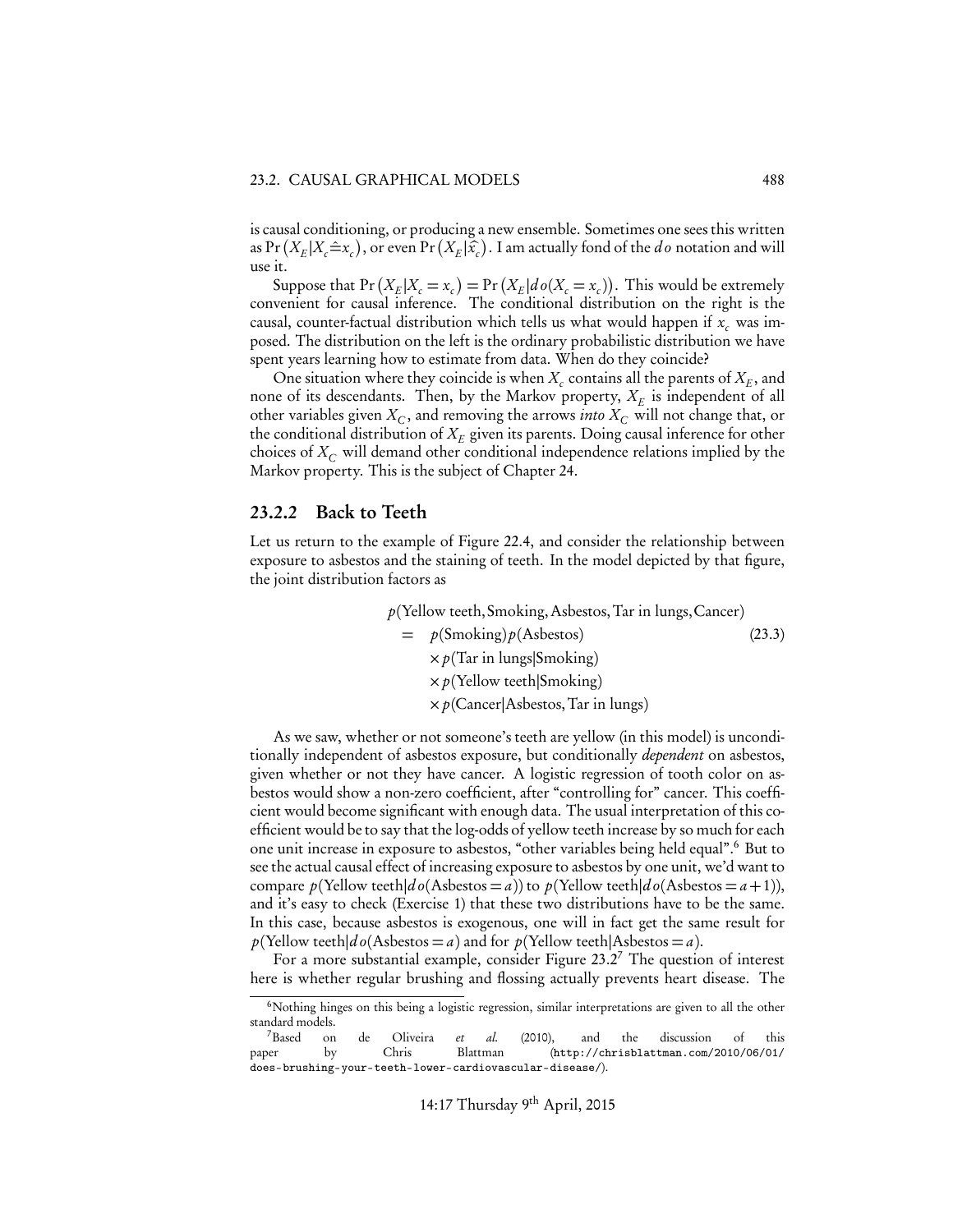

FIGURE 23.2: *Graphical model illustrating hypothetical pathways linking brushing your teeth to not getting heart disease.*

mechanism by which it might do so is as follows: brushing is known to make it less likely for people to get gum disease. Gum disease, in turn, means the gums suffer from constant, low-level inflammation. Persistent inflammation (which can be measured through various messenger chemicals of the immune system) is thought to increase the risk of heart disease. Against this, people who are generally healthconscious are likely to brush regularly, and to take other actions, like regularly exercising and controlling their diets, which also make them less likely to get heart disease. In this case, if we were to manipulate whether people brush their teeth<sup>8</sup>, we would shift the graph from Figure 23.2 to Figure 23.3, and we would have

 $p$ (Heart disease|Brushing = *b*)  $\neq$  *p*(Heart disease|*d o*(Brushing = *b*)) (23.4)

<sup>&</sup>lt;sup>8</sup>Hopefully, by ensuring that everyone brushes, rather than keeping people from brushing.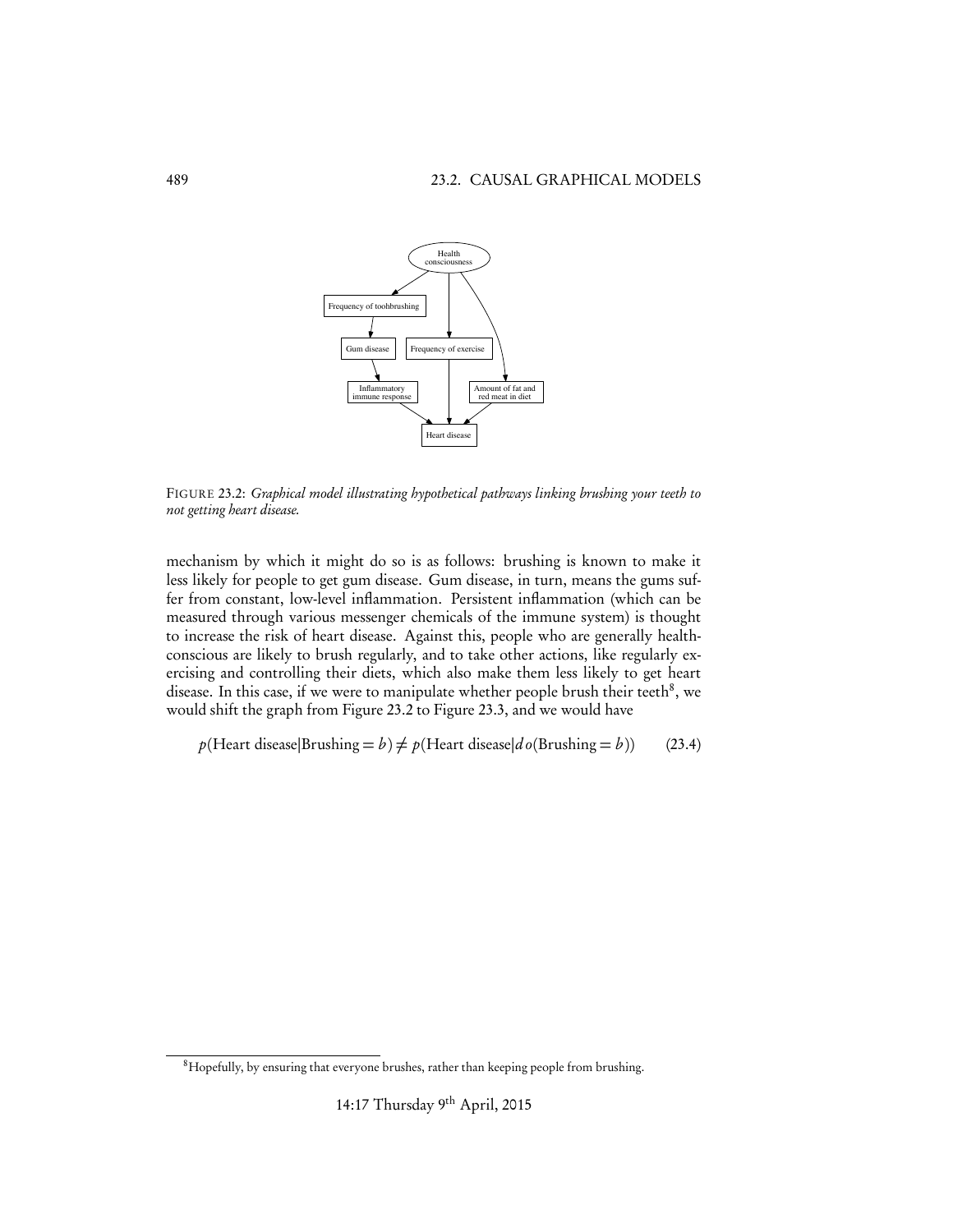

FIGURE 23.3: *The previous graphical model, "surgically" altered to reflect a manipulation (d o) of brushing.*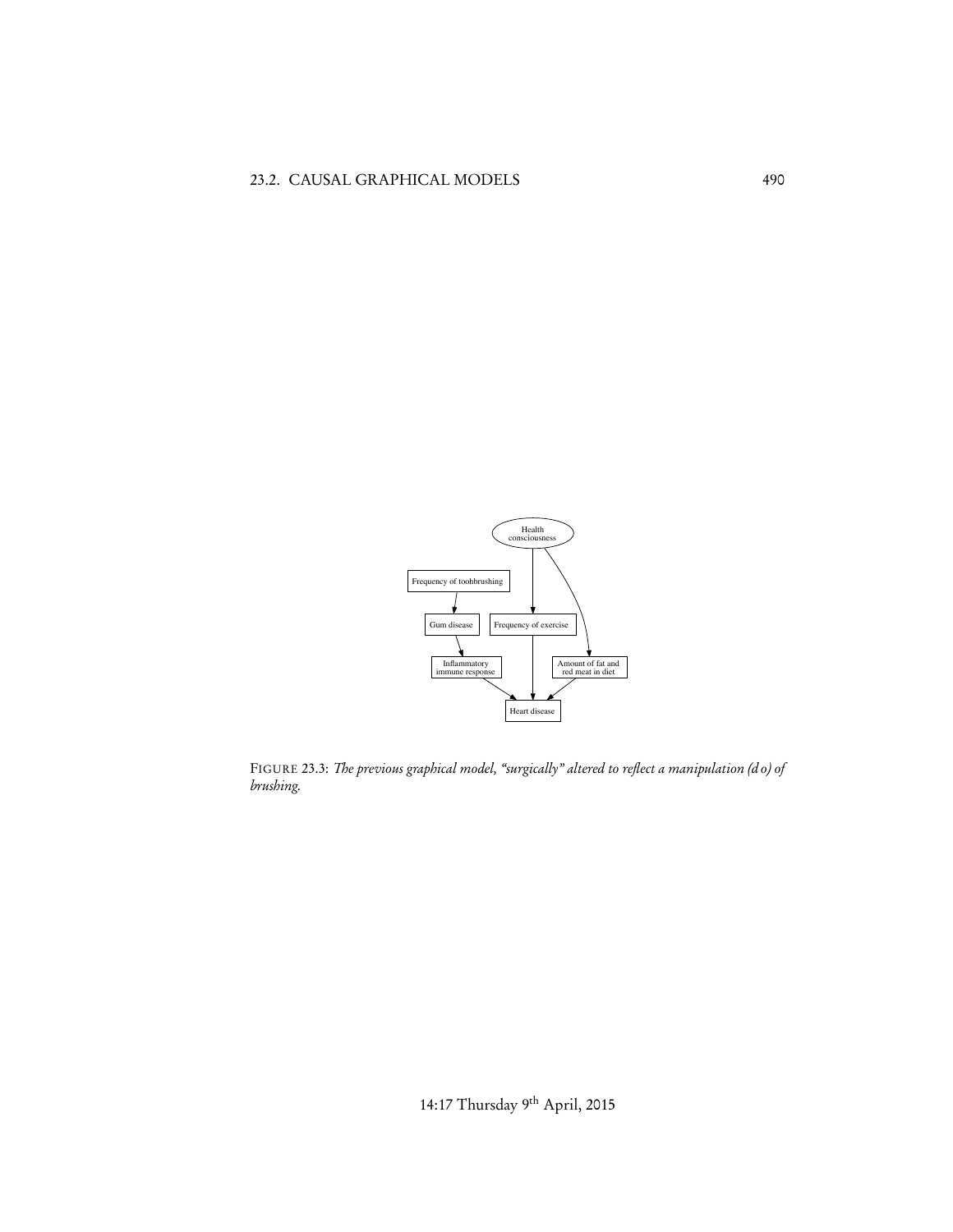

FIGURE 23.4: *Four DAGs for three linked variables. The first two (a and b) are called* chains*; c is a* fork; *d is a* collider. *If these were the whole of the graph, we would have*  $X \not\perp Y$  and  $X \perp Y | Z$ . *For the collider, however, we would have*  $X \perp Y$  while  $X \not\perp Y$  |Z.

## 23.3 Conditional Independence and *d*-Separation

It is clearly very important to us to be able to deduce when two sets of variables are conditionally independent of each other given a third. One of the great uses of DAGs is that they give us a fairly simple criterion for this, in terms of the graph itself. *All* distributions which conform to a given DAG share a common set of conditional independence relations, implied by the Markov property, no matter what their parameters or the form of the distributions. Faithful distributions have *no other* conditional independence relations. Let us think this through.

Our starting point is that while *causal influence* flows one way through the graph, along the directions of arrows from parents to children, *statistical information* can flow in either direction. We can certainly make inferences about an effect from its causes, but we can equally make inferences about causes from their effects. It might be harder to actually do the calculations<sup>9</sup>, and we might be left with more uncertainty, but we could do it.

While we can do inference in either direction across any one edge, we do have to worry about whether we can propagate this information further. Consider the four graphs in Figure 23.4. In every case, we condition on *X* , which acts as the source of information. In the first three cases, we can (in general) propagate the information from *X* to *Z* to *Y* — the Markov property tells us that *Y* is independent of its nondescendants given its parents, but in none of those cases does that make *X* and *Y* independent. In the last graph, however, what's called a **collider**<sup>10</sup>, we cannot propagate the information, because *Y* has no parents, and *X* is not its descendant, hence they are independent. We learn about  $Z$  from  $X$ , but this doesn't tell us anything about *Z*'s other cause, *Y*.

All of this flips around when we condition on the intermediate variable (*Z* in Figure 23.4). The chains (Figures 23.4*a* and *b*), conditioning on the intermediate

[[ATTN: Would this section<br>be better in ch. 22?]]

<sup>9</sup>Janzing (2007) [[TODO: update refs]] makes the very interesting suggestion that the direction of causality can be discovered by using this — roughly speaking, that if *X |Y* is much harder to compute than is *Y*|*X*, we should presume that *X*  $\rightarrow$  *Y* rather than the other way around. <sup>10</sup>Because two incoming arrows "collide" there.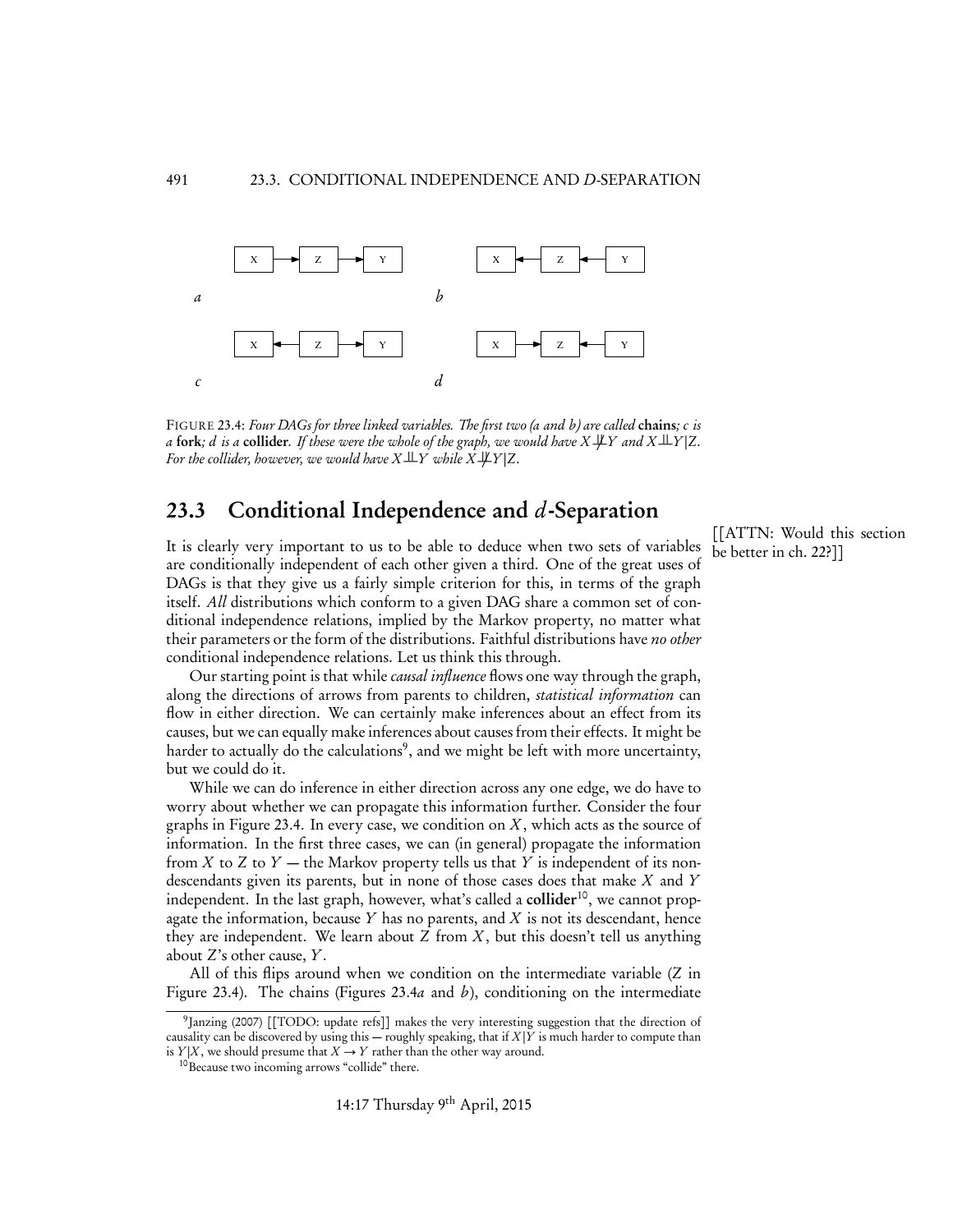variable blocks the flow of information from  $X$  to  $Y$  — we learn nothing more about *Y* from *X* and *Z* than from *Z* alone, at least not along this path. This is also true of the fork (Figure 23.4*c*) — conditional on their common cause, the two effects are uninformative about each other. But in a collider, conditioning on the common effect *Z* makes *X* and *Y* dependent on each other, as we've seen before. In fact, if we don't condition on *Z*, but do condition on a descendant of *Z*, we also create dependence between *Z*'s parents.

We are now in a position to work out conditional independence relations. We pick our two favorite variables, *X* and *Y*, and condition them both on some third set of variables *S*. If *S* blocks every undirected path<sup>11</sup> from *X* to *Y*, then they must be conditionally independent given *S*. An unblocked path is also called active. A path is active when every variable along the path is active; if even one variable is blocked by *S*, the whole path is blocked. A variable *Z* along a path is active, conditioning on *S*, if

- 1. *Z* is a collider along the path, and in *S*; or,
- 2. *Z* is a descendant of a collider, and in *S*; or
- 3. *Z* is not a collider, and not in *S*.

Turned around, *Z* is blocked or de-activated by conditioning on *S* if

- 1. *Z* is a non-collider and in *S*; or
- 2. *Z* is collider, and neither *Z* nor any of its descendants is in *S*

In words, *S* blocks a path when it blocks the flow of information by conditioning on the middle node in a chain or fork, and doesn't create dependence by conditioning on the middle node in a collider (or the descendant of a collider). Only *one* node in a path must be blocked to block the whole path. When *S* blocks *all* the paths between *X* and *Y*, we say it **d-separates** them<sup>12</sup>. A collection of variables *U* is d-separated from another collection *V* by *S* if every  $X \in U$  and  $Y \in V$  are d-separated.

In every distribution which obeys the Markov property, d-separation implies conditional independence<sup>13</sup>. If the distribution is also faithful to the graph, then conditional independence also implies d-separation. In a faithful causal graphical model, then, conditional independence is exactly the same as blocking the flow of information across the graph. This turns out to be the single most important fact enabling causal inference; we will see how that works next time.

#### 23.3.1 D-Separation Illustrated

The discussion of d-separation has been rather abstract, and perhaps confusing for that reason. Figure 23.5 shows a DAG which might make this clearer and more concrete.

<sup>11</sup>Whenever I talk about undirected paths, I mean paths without cycles.

<sup>12</sup>The "d" stands for "directed"

<sup>&</sup>lt;sup>13</sup>We will not prove this, though I hope I have made it plausible. You can find demonstrations in Spirtes *et al.* (2001); Pearl (2000); Lauritzen (1996).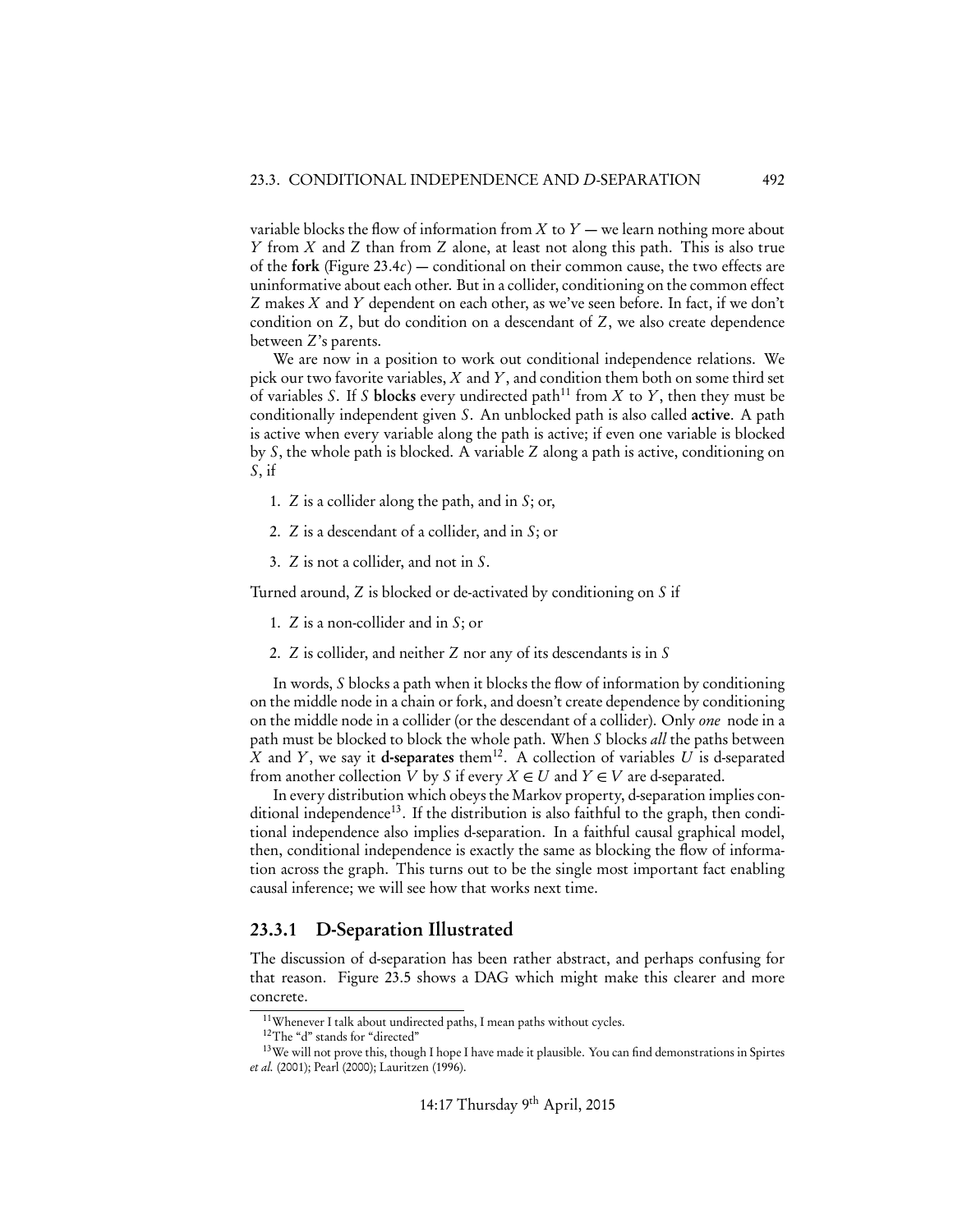

FIGURE 23.5: *Example DAG used to illustrate d-separation.*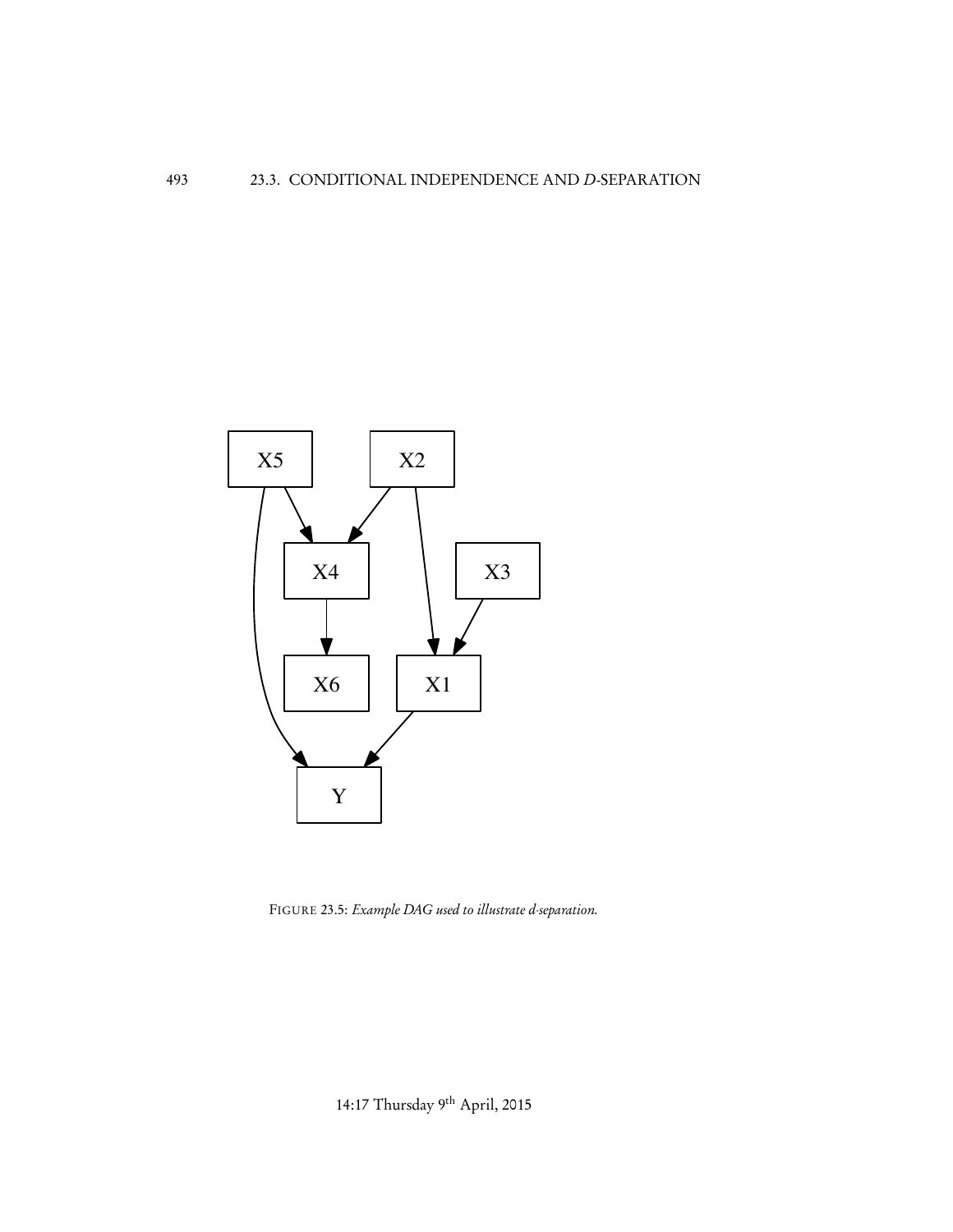If we make the conditioning set *S* the empty set, that is, we condition on nothing, we "block" paths which pass through colliders. For instance, there are three exogenous variables in the graph,  $X_2, X_3$  and  $X_5$ . Because they have no parents, any path from one to another must go over a collider (Exercises 2 and 3). If we do not condition on anything, therefore, we find that the exogenous variables are d-separated and thus independent. Since  $X_3$  is not on any path linking  $X_2$  and  $X_5$ , or descended from a node on any such path, if we condition only on  $X_3$ , then  $X_2$ and  $X_5$  are still d-separated, so  $X_2 \perp \!\!\! \perp X_5 | \bar{X}_3$ . There are two paths linking  $X_3$  to  $X_5$ :  $X_3 \rightarrow X_1 \leftarrow X_2 \rightarrow X_4 \leftarrow X_5$ , and  $X_3 \rightarrow X_1 \rightarrow Y \leftarrow X_5$ . Conditioning on  $X_2$  (and nothing else) blocks the first path (since  $X<sub>2</sub>$  is part of it, but is a fork), and also blocks the second path (since  $X_2$  is not part of it, and  $Y$  is a blocked collider). Thus,  $X_3 \perp X_5 | X_2$ . Similarly,  $X_3 \perp X_2 | X_5$  (Exercise 4).

For a somewhat more challenging example, let's look at the relation between *X*<sup>3</sup> and *Y*. There are, again, two paths here:  $X_3 \to X_1 \to Y$ , and  $X_3 \to X_1 \leftarrow X_2 \to X_4 \leftarrow$  $X_5 \rightarrow Y$ . If we condition on nothing, the first path, which is a simple chain, is open, so  $X_3$  and  $Y$  are d-connected and dependent. If we condition on  $X_1$ , we block the first path.  $X_1$  is a collider on the second path, so conditioning on  $X_1$  opens the path there. However, there is a second collider,  $X_4$ , along this path, and just conditioning on  $X_1$  does not activate the second collider, so the path as a whole remains blocked.

$$
Y \quad \not\!\!\!\perp \quad X_3 \tag{23.5}
$$

$$
Y \perp \perp X_3 | X_1 \tag{23.6}
$$

To activate the second path, we can condition on  $X_1$  and either  $X_4$  (a collider along that path) or on  $X<sub>6</sub>$  (a descendant of a collider) or on both:

$$
Y \not\perp\!\!\!\perp X_3 | X_1, X_4 \tag{23.7}
$$

$$
Y \not\perp\!\!\!\perp X_3 | X_1, X_6 \tag{23.8}
$$

 $Y \not\!\perp\!\!\!\perp X_3 | X_1, X_4, X_6$  (23.9)

Conditioning on  $X_4$  and/or  $X_6$  does not activate the  $X_3 \to X_1 \to Y$  path, but it's enough for there to be one active path to create dependence.

To block the second path again, after having opened it in one of these ways, we can condition on  $X_2$  (since it is a fork along that path, and conditioning on a fork blocks it), or on  $X_5$  (also a fork), or on both  $X_2$  and  $X_5$ . So

$$
Y \perp \!\!\!\perp X_3 | X_1, X_2 \tag{23.10}
$$

$$
Y \perp \!\!\!\perp X_3 | X_1, X_5 \tag{23.11}
$$

$$
Y \perp \!\!\!\perp X_3 | X_1, X_2, X_5 \tag{23.12}
$$

$$
Y \perp \!\!\!\perp X_3 | X_1, X_2, X_4 \tag{23.13}
$$

$$
Y \perp \!\!\!\perp X_3 | X_1, X_2, X_6 \tag{23.14}
$$

$$
Y \perp \!\!\!\perp X_3 | X_1, X_2, X_5, X_6 \tag{23.15}
$$

etc., etc.

Let's look at the relationship between  $X_4$  and  $Y$ .  $X_4$  is not an ancestor of  $Y$ , or a descendant of it, but they do share common ancestors,  $X_5$  and  $X_2$ . Unconditionally,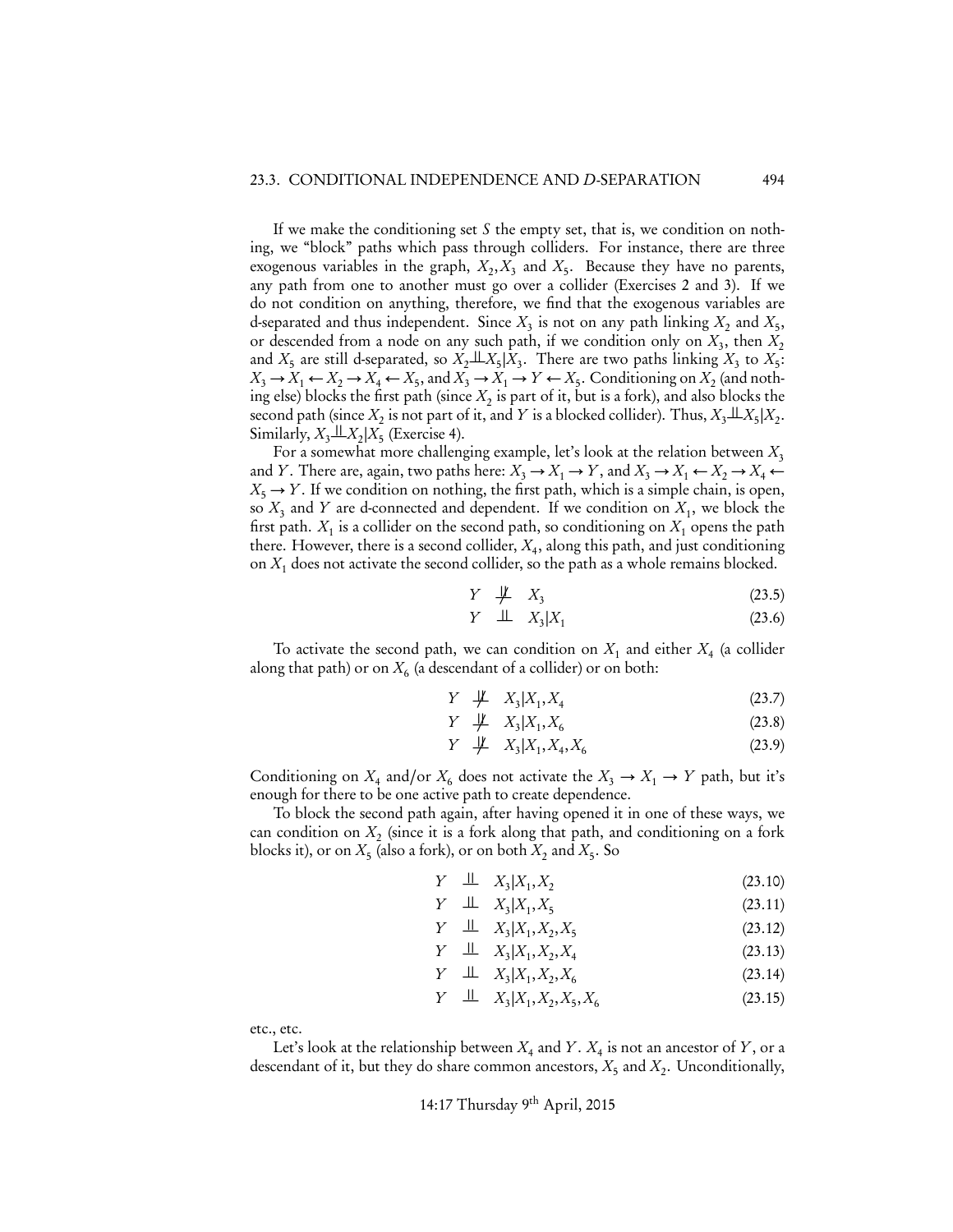*Y* and  $X_4$  are dependent, both through the path going  $X_4 \leftarrow X_5 \rightarrow Y$ , and through that going  $X_4 \leftarrow X_2 \rightarrow X_1 \rightarrow Y$ . Along both paths, the exogenous variables are forks, so *not* conditioning on them leaves the path unblocked. *X*<sup>4</sup> and *Y* become d-separated when we condition on  $X_5$  and  $X_2$ .

 $X<sub>6</sub>$  and  $X<sub>3</sub>$  have no common ancestors. Unconditionally, they should be independent, and indeed they are: the two paths are  $X_6 \leftarrow X_4 \leftarrow X_2 \rightarrow X_1 \leftarrow X_3$ , and  $X_6 \leftarrow X_4 \leftarrow X_5 \rightarrow Y \leftarrow X_1 \leftarrow X_3$ . Both paths contain a single collider  $(X_1 \text{ and } Y,$ respectively), so if we do not condition on them the paths are blocked and  $X_6$  and  $X_3$ are independent. If we condition on either  $Y$  or  $X_1$  (or both), however, we unblock the paths, and  $X_6$  and  $X_3$  become d-connected, hence dependent. To get back to dseparation while conditioning on *Y*, we must also condition on  $X_4$  or  $X_5$ , or both. To get d-separation while conditioning on  $X_1$ , we must also condition on  $X_4$ , or on  $X_2$ , or on  $X_4$  and  $X_2$ . If we condition on both  $X_1$  and  $Y$  and want d-separation, we could just add conditioning on  $X_4$ , or we could condition on  $X_2$  and  $X_5$ , or all three.

If the abstract variables are insufficiently concrete, consider reading them as follows:

- $Y \Leftrightarrow$  Grade in this class
- $X_1 \Leftrightarrow$  Effort spent on this class
- $X_2 \Leftrightarrow$  Enjoyment of statistics
- $X_3 \Leftrightarrow$  Workload this term
- $X_4 \Leftrightarrow$  Quality of work in linear regression class
- $X_5 \Leftrightarrow$  Amount learned in linear regression class
- $X_6 \Leftrightarrow$  Grade in linear regression

Pretending, for the sake of illustration, that this is accurate, how heavy your workload is this semester  $(X_3)$  would predict, or rather retrodict, your grade in linear regression last semester  $(X_6)$ , once we control for how much effort you put into this class (*X*1). Changing your workload this semester would not, however, reach backwards in time to raise or lower your grade in regression.

#### 23.3.2 Linear Graphical Models and Path Coefficients

We began our discussion of graphical models with factor analysis as our starting point. Factor models are a special case of linear (directed) graphical models, a.k.a. path models<sup>14</sup> As with factor models, in the larger class we typically center all the variables (so they have expectation zero) and scale them (so they have variance 1). In factor models, the variables were split into two sets, the factors and the observables, and all the arrows went from factors to observables. In the more general case, we do not necessarily have this distinction, but we still assume the arrows from a directed acyclic graph. The conditional expectation of each variable is a linear combination of the values of its parents:

$$
\mathbf{E}\left[X_i|X_{\text{parents}(i)}\right] = \sum_{j \in \text{parents}(i)} w_{ji} X_j \tag{23.16}
$$

14:17 Thursday 9th April, 2015

<sup>14</sup>Some people use the phrase "structural equation models" for such models exclusively.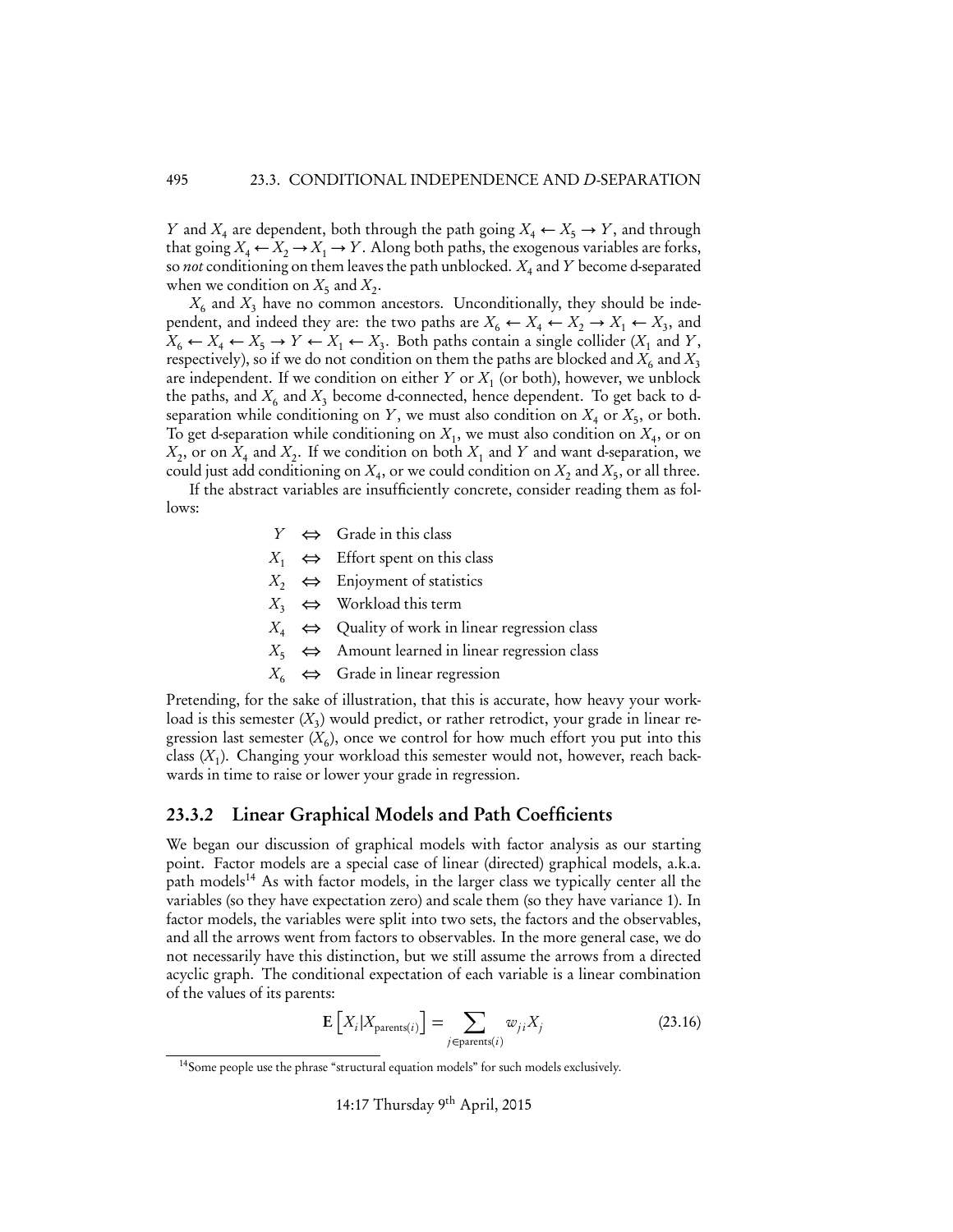just as in a factor model. In a factor model, the coefficients  $w_{ii}$  were the factor loadings. More generally, they are called path coefficients.

The path coefficients determine all of the correlations between variables in the model. To find the correlation between  $X_i$  and  $X_j$ , we proceed as follows:

- Find all of the undirected paths between  $X_i$  and  $X_j$ .
- Discard all of the paths which go through colliders.
- For each remaining path, multiply all the path coefficients along the path.
- Sum up these products over paths.

These rules were introduced by the great geneticist and mathematical biologist Sewall Wright in the early 20th century, in a series of papers culminating in Wright (1934)<sup>15</sup> These "Wright path rules" often seem mysterious, particularly the bit where paths with colliders are thrown out. But from our perspective, we can see that what Wright is doing is finding all of the *unblocked* paths between  $X_i$  and  $X_j$ . Each path is a channel along which information (here, correlation) can flow, and so we add across channels.

It is frequent, and customary, to assume that all of the variables are Gaussian. (We saw this in factor models as well.) With this extra assumption, the joint distribution of all the variables is a multivariate Gaussian, and the correlation matrix (which we find from the path coefficients) gives us the joint distribution.

If we want to find conditional correlations,  $corr(X_i, X_i | X_k, X_l, \ldots)$ , we still sum up over the unblocked paths. If we have avoided conditioning on colliders, then this is just a matter of dropping the now-blocked paths from the sum. If on the other hand we have conditioned on a collider, that path *does* become active (unless blocked elsewhere), and we in fact need to modify the path weights. Specifically, we need to work out the correlation induced between the two parents of the collider, by conditioning on that collider. This can be calculated from the path weights, and some fairly tedious algebra<sup>16</sup>. The important thing is to remember that the rule of d-separation still applies, and that conditioning on a collider can create correlations.

#### 23.3.3 Positive and Negative Associations

We say that variables *X* and *Y* are positively associated if increasing *X* predicts, on average, an increase in  $Y$ , and vice versa<sup>17</sup>; if increasing  $X$  predicts a decrease in  $Y$ , then they are negatively associated. If this holds when conditioning out other variables, we talk about positive and negative partial associations. Heuristically, positive association means positive correlation in the neighborhood of any given *x*, though the magnitude of the positive correlation need not be constant. Note that not all dependent variables have to have a definite sign for their association.

<sup>15</sup>That paper is now freely available online, and worth reading. See also http://www.ssc.wisc.edu/ soc/class/soc952/Wright/wright\_biblio.htm for references to, and in some cases copies of, related papers by Wright.

<sup>16</sup>See for instance Li *et al.* (1975).

 $^{17}$ I.e., if  $\frac{dE[Y|X=x]}{dx} \ge 0$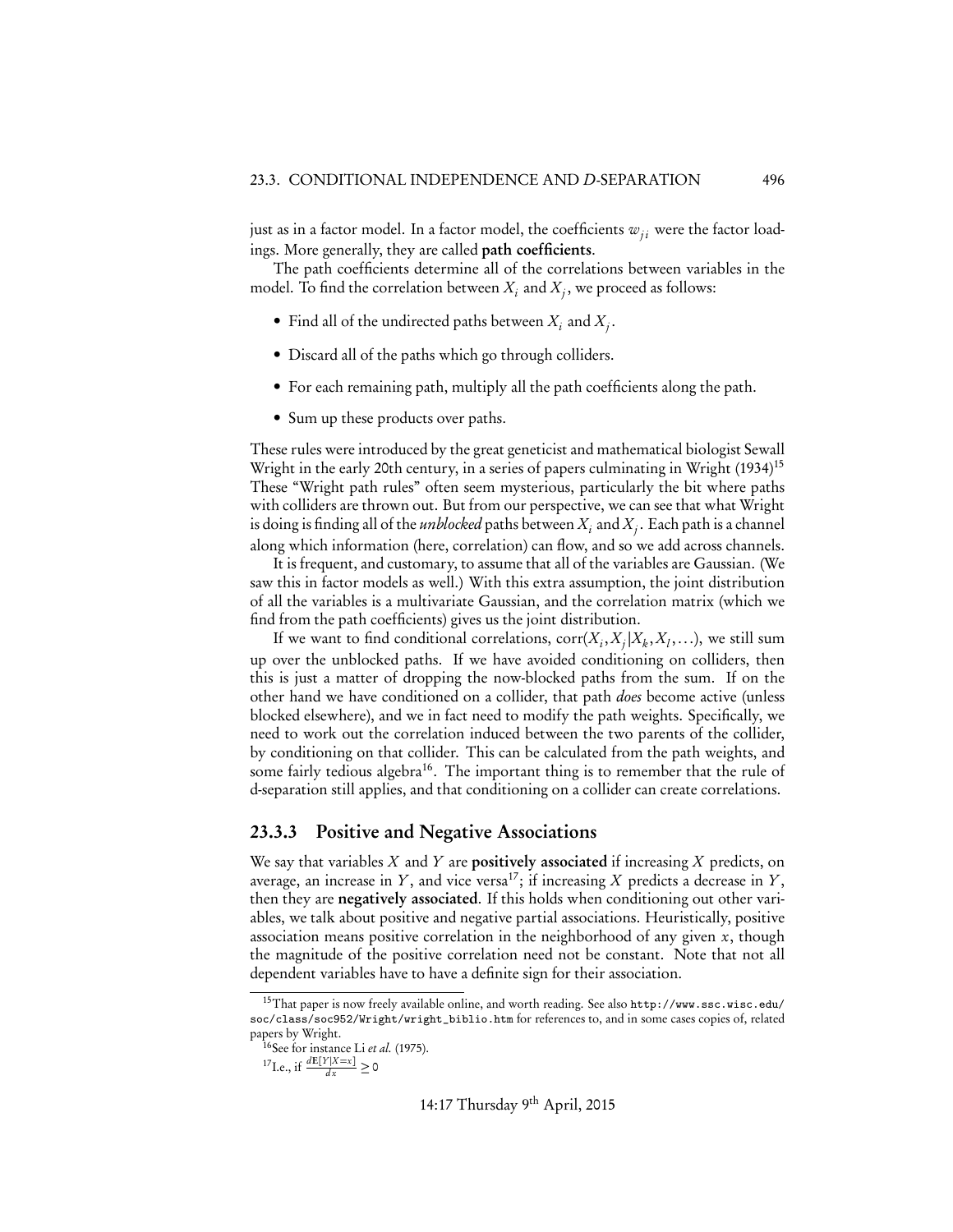We can multiply together the signs of positive and negative partial associations along a path in a graphical model, the same we can multiply together path coefficients in a linear graphical model. Paths which contain (inactive!) colliders should be neglected. If all the paths connecting *X* and *Y* have the same sign, then we know that over-all association between *X* and *Y* must have that sign. If different paths have different signs, however, then signs alone are not enough to tell us about the over-all association.

If we are interested in conditional associations, we have to consider whether our conditioning variables block paths or not. Paths which are blocked by conditioning should be dropped from consideration. If a path contains an activated collider, we need to include it, but we reverse the sign of one arrow into the collider. That is, if  $X \stackrel{+}{\rightarrow} Z \stackrel{+}{\leftarrow} Y$ , and we condition on *Z*, we need to replace one of the plus signs with  $a - sign$ , because the two parents now have an over-all negative association.<sup>18</sup> If on the other hand one of the incoming arrows had a positive association and the other was negative, we need to flip one of them so they are both positive or both negative; it doesn't matter which, since it creates a positive association between the parents<sup>19</sup>. [[TODO: Write out formal

proofs as appendix]]

## 23.4 Independence, Conditional Independence, and Information Theory

Take two random variables, *X* and *Y*. They have some joint distribution, which we can write  $p(x, y)$ . (If they are both discrete, this is the joint probability mass function; if they are both continuous, this is the joint probability density function; if one is discrete and the other is continuous, there's still a distribution, but it needs more advanced tools.) *X* and *Y* each have marginal distributions as well,  $p(x)$  and  $p(y)$ . *X*  $\perp\!\!\!\perp$ *Y* if and only if the joint distribution is the product of the marginals:

$$
X \perp Y \Leftrightarrow p(x, y) = p(x)p(y) \tag{23.17}
$$

We can use this observation to measure how dependent *X* and *Y* are. Let's start with the log-likelihood ratio between the joint distribution and the product of marginals:

$$
\log \frac{p(x, y)}{p(x)p(y)}\tag{23.18}
$$

This will always be exactly 0 when  $X \perp Y$ . We use its average value as our measure of dependence:

$$
I[X;Y] \equiv \sum_{x,y} p(x,y) \log \frac{p(x,y)}{p(x)p(y)} \tag{23.19}
$$

<sup>&</sup>lt;sup>18</sup>If both smoking and asbestos are positively associated with lung cancer, and we know the patient does not have lung cancer, then high levels of smoking must be compensated for by low levels of asbestos, and vice versa.

<sup>&</sup>lt;sup>19</sup>If yellow teeth are positively associated with smoking and negatively associated with dental insurance, and we know the patient does not have yellow teeth, then high levels of smoking must be compensated for by excellent dental care, and conversely poor dental care must be compensated for by low levels of smoking.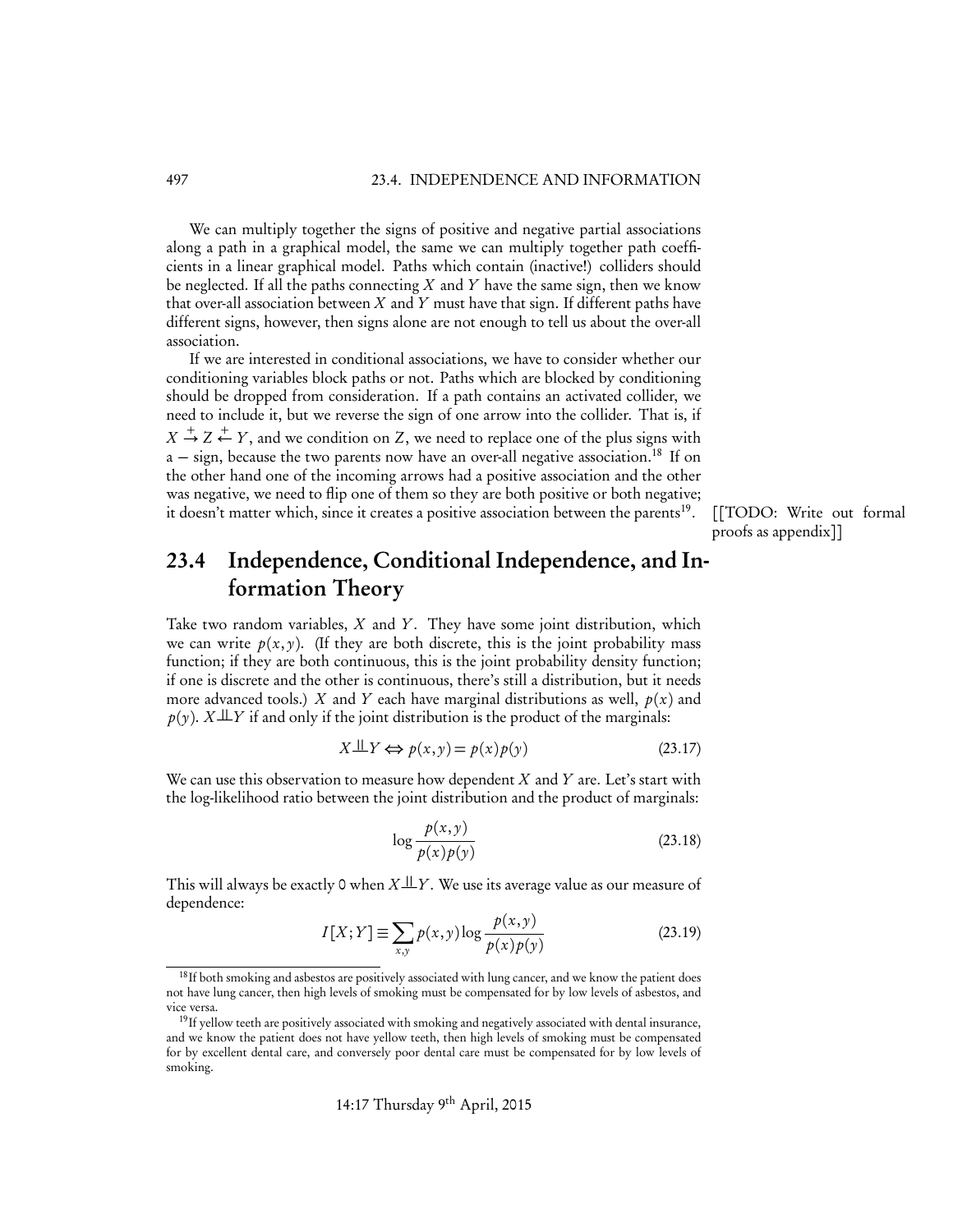(If the variables are continuous, replace the sum with an integral.) Clearly, if  $X \perp Y$ , then  $I[X;Y] = 0$ . One can show<sup>20</sup> that  $I[X;Y] \ge 0$ , and that  $I[X;Y] = 0$  implies  $X \perp Y$ . The quantity  $I[X;Y]$  is clearly symmetric between *X* and *Y*. Less obviously,  $I[X;Y] = I[f(X);g(Y)]$  whenever f and g are invertible functions. This coordinate-freedom means that *I* [*X* ;*Y*] measures *all forms* of dependence, not just linear relationships, like the ordinary (Pearson) correlation coefficient, or monotone dependence, like the rank (Spearman) correlation coefficient. In information theory,  $I[X;Y]$  is called the mutual information, or Shannon information, between  $X$ and *Y*. So we have the very natural statement that random variables are independent just when they have no information about each other.

There are (at least) two ways of giving an operational meaning to  $I[X;Y]$ . One, the original use of the notion, has to do with using knowledge of *Y* to improve the efficiency with which *X* can be encoded into bits (Shannon, 1948; Cover and Thomas, 2006). While this is very important — it's literally transformed the world since  $1945 - it$ 's not very statistical. For statisticians, what matters is that if we test the hypothesis that *X* and *Y* are independent, with joint distribution  $p(x)p(y)$ , against the hypothesis that they dependent, with joint distribution  $p(x, y)$ , then the mutual information controls the error probabilities of the test. To be exact, if we fix any power we like (90%, 95%, 99.9%, ...), the size or type I error rate  $\alpha_n$ , of the best possible test shrinks exponentially with the number of IID samples *n*, and the rate of exponential decay is precisely  $I[X;Y]$  (Kullback, 1968, §4.3, theorem 4.3.2):

$$
\lim_{n \to \infty} -\frac{1}{n} \log \alpha_n \le I[X;Y]
$$
\n(23.20)

So positive mutual information means dependence, and the magnitude of mutual information tells us about how detectable the dependence is $^{21}$ .

Suppose we conditioned *X* and *Y* on a third variable (or variables) *Z*. For each realization *z*, we can calculate the mutual information,

$$
I[X;Y|Z=z] \equiv \sum_{x,y} p(x,y|z) \log \frac{p(x,y|z)}{p(x|z)p(y|z)}
$$
(23.21)

And we can average over *z*,

$$
I[X;Y|Z] \equiv \sum_{z} p(z)I[X;Y|Z=z]
$$
\n(23.22)

This is the conditional mutual information. It will not surprise you at this point to learn that  $X \perp \!\!\!\perp Y|Z$  if and only if  $I[X;Y|Z] = 0$ . The magnitude of the conditional mutual information tells us how easy it is to detect conditional dependence.

<sup>&</sup>lt;sup>20</sup>Using the same type of convexity argument ("Jensen's inequality") we used §21.2.1 for understanding why the EM algorithm works.

<sup>21</sup>Symmetrically, if we follow the somewhat more usual procedure of fixing a type I error rate *↵*, the type II error rate  $\beta_n$  (= 1–power) also goes to zero exponentially, and the exponential rate is  $\sum_{x,y} p(x)p(y) \log \frac{p(x)p(y)}{p(x,y)}$ , a quantity called the "lautam information" (Palomar and Verdú, 2008). (For proofs of the exponential rate, see Palomar and Verdú (2008, p. 965), following Kullback (1968, §4.3, theorem 4.3.3).)